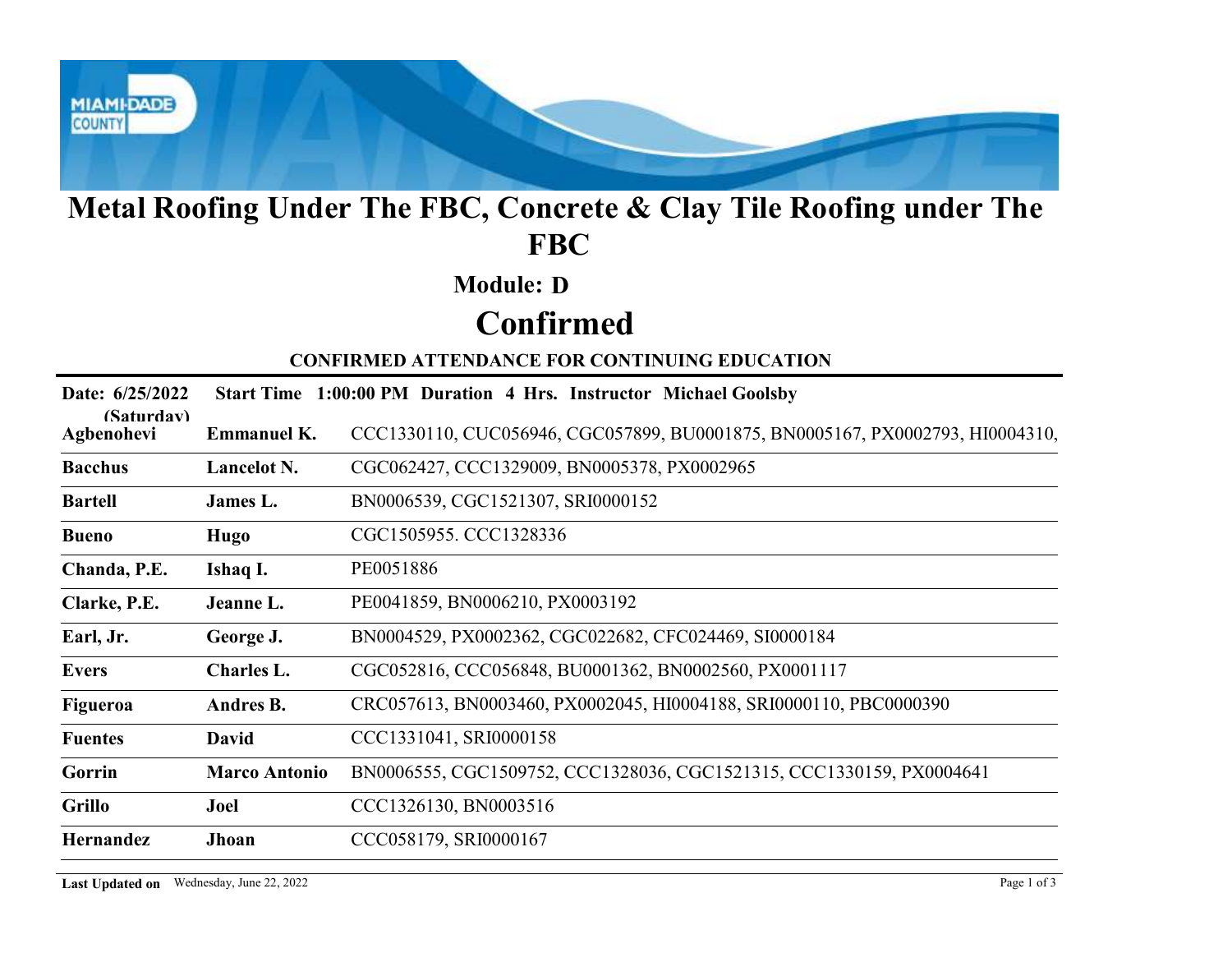

## Metal Roofing Under The FBC, Concrete & Clay Tile Roofing under The FBC

### Module: D

# Confirmed

| Metal Roofing Under The FBC, Concrete & Clay Tile Roofing under The<br><b>FBC</b> |                  |                                                                              |  |  |
|-----------------------------------------------------------------------------------|------------------|------------------------------------------------------------------------------|--|--|
|                                                                                   |                  | <b>Module: D</b>                                                             |  |  |
|                                                                                   | <b>Confirmed</b> |                                                                              |  |  |
|                                                                                   |                  | <b>CONFIRMED ATTENDANCE FOR CONTINUING EDUCATION</b>                         |  |  |
| Date: 6/25/2022                                                                   |                  | Start Time 1:00:00 PM Duration 4 Hrs. Instructor Michael Goolsby             |  |  |
| (Saturdav)<br>Hernandez                                                           | Jorge M.         | CGC048597, BN0002885, PX0000386                                              |  |  |
| Lemus                                                                             | <b>Miguel</b>    | BU0001537, CCC057808, CGC058782, BN0003086, PX0001432, SRI0000045, HI0004939 |  |  |
| <b>Marrero</b>                                                                    | <b>Asael</b>     | AR0095197, ICC8102404, ID0005733                                             |  |  |
| <b>Martin</b>                                                                     | Eduardo          | CGC060996, CCC1330492, BN0005510, HI0005632                                  |  |  |
| <b>Martinez</b>                                                                   | Dario            | CGC1526231, CCC1332388, CAC1820418, PX0004138, BN0007561                     |  |  |
| <b>Morales</b>                                                                    | Hugo A           | CGC1508347, CCC1327005, SCC131151105, HI0006131                              |  |  |
| <b>Muller</b>                                                                     | Perla            | AR100968                                                                     |  |  |
| <b>Naranjo</b>                                                                    | <b>Ismael</b>    | CGC062462, CCC1326652, BU0001666, BN0003864, PX0002422, HI0003698, MRSA01387 |  |  |
| Nieda, R.A.                                                                       | Daniel B.        | AR0009691, BU0000592, BN0001665, PX0000728                                   |  |  |
| <b>Nunez</b>                                                                      | Abner            | BN0008320, CGC1521744, CCC1332548                                            |  |  |
| Peon, R.A.                                                                        | George E.        | RA0007999, BN0002646, PX0001152                                              |  |  |
| Perez                                                                             | Andre F.         | CGC1508297, CRC1330411, PX0002818, BN0005650, SRI0000140                     |  |  |
| <b>Rivas</b>                                                                      | Angel R.         | BU0001837, CGC055821, CCC1325764, BN0004482, PX0002214                       |  |  |